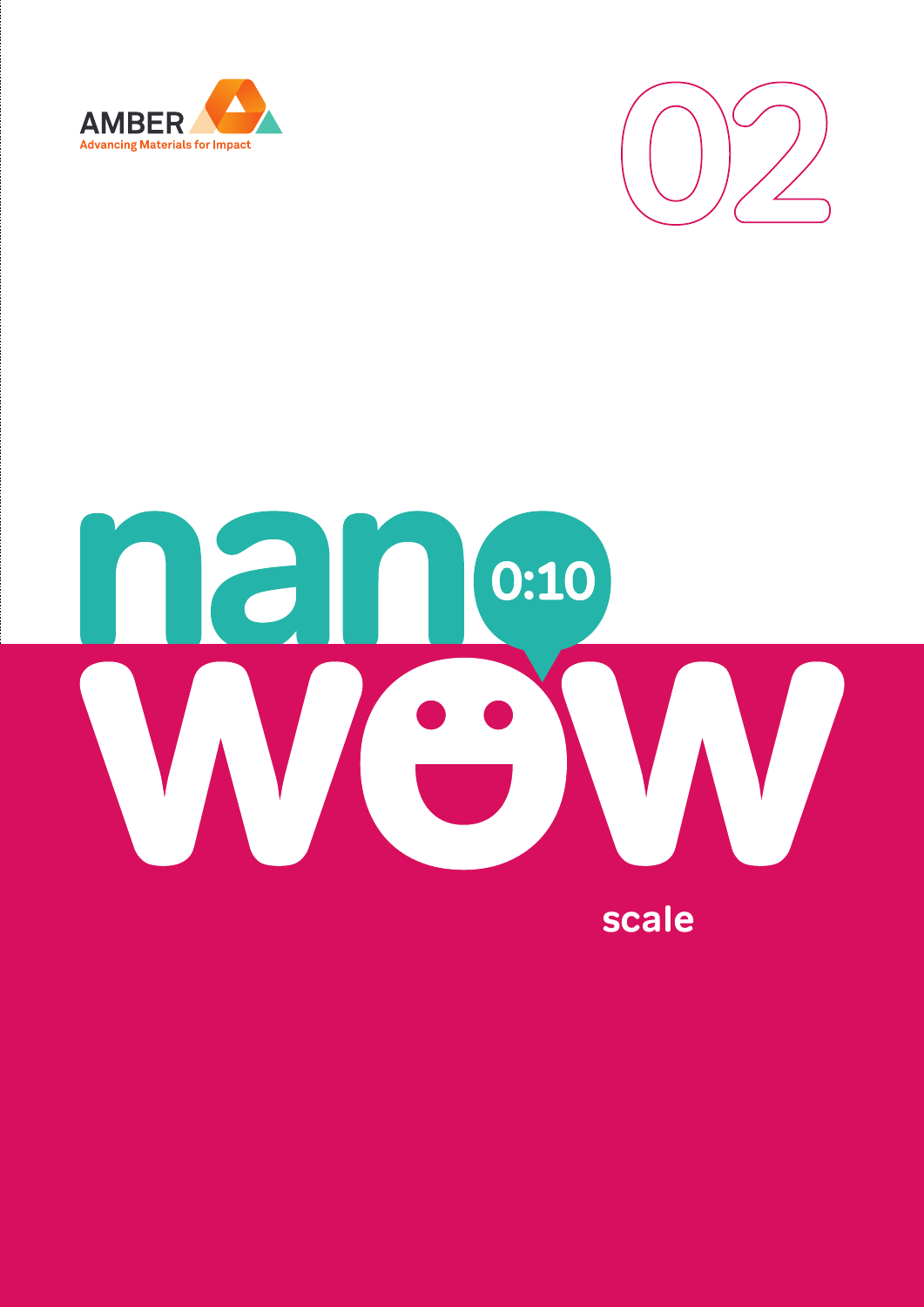

## **Introduction**

This lesson focuses on scale from the very big... to the very, very small. It is important to understand that to learn about nanoscience, children must grasp that this science is on a scale so small that you cannot see it. Human hands are too large to handle nanomaterials and therefore very sophisticated tools are needed by nanoscientists to carry out their investigations. The lesson has an accompanying PowerPoint and activities to reinforce scale and why small is important when thinking about nanoscience.

# **ICT links**

**The link below is a wonderful resource to explain scale to children. The website allows the user to scroll out into space and then scroll down into the nanoscale. This website link is highly recommended**  www.youtube.com/watch?v=uaGEjrADGPA

For the **Alka Seltzer experiment**, outlined later in this lesson, you can also build a rocket out of the film canisters/yogurt containers following the instructions and template here:

www.ohmycrafts.blogspot.ie/2011/06/ alka-seltzer-rockets.html



#### **Science:**

**Strand:** Materials **Strand Units:** Properties and characteristics of materials, materials and change

#### **Maths Strand:**

Measures and numbers, place values, operations, length

**Maths Strand:**  Measurement and operations



**Geography:** Space **Art:** Drawing

# **WALT**

- **Understand what scale means**
- **Discuss how keeping things to scale is important**
- **Identify appropriate tools for measuring different lengths**
- **Compare distances to outer space and to the nanoscale**
- **Understand that it would be impossible to work with nano size materials if we did not have the appropriate tools (high powered microscopes)**
- **Reflect on what we have learned about the nanoscale**
- **Understand the importance of scale, surface area and the properties of nanomaterials**

# **Background Information**

All the necessary background information for this lesson can be found in the notes that accompany the PowerPoint. The activities can then be carried out to reinforce what the children have learned in the PowerPoint.

#### **Why is scale and surface area so important to nanomaterials?**

One of the main reasons why the properties of materials are different at the nanoscale is because there is more surface area of the material exposed which allows for greater reaction activity.

#### **Explanation of surface area for the children**

If you cover the entire outside of a full loaf of bread with butter, you have covered all of the bread's surface area, all of the surface that is exposed. However, if you cut the loaf into two halves, you can see more of the bread, you will need more butter to cover the new exposed parts, you have more surface area.

If you cut the bread into lots of slices, will you need more butter to cover the surface of all the bread? Yes, because you have exposed much more surface area. You would need a larger amount of butter to cover both sides of each slice and all of the crust too.

A HUGE amount of surface area will be exposed when we take materials and break them down into nano size pieces. These tiny pieces, that have lots of surface area, are one of the main reasons why the properties of the materials can behave differently at the nanoscale.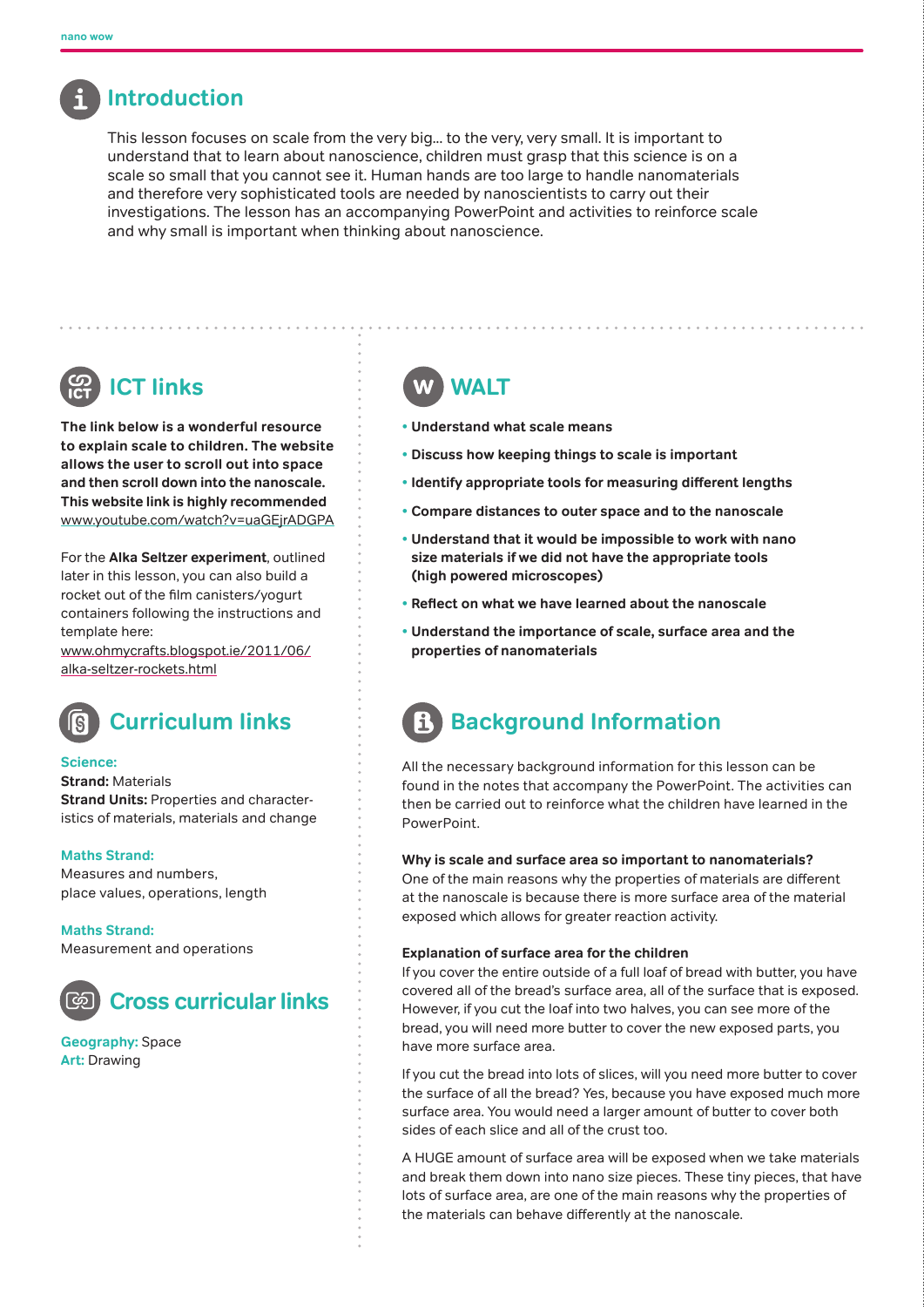# **Journal suggestions**

- Take photographs of the Alka seltzer activity for your nano journal.
- If a nanometre is the size of a football, then a football would be the size of the planet Earth. Illustrate this.
- Write a paragraph called 'Our School Tour into the Nano-World'.
- Give the children a photograph of themselves, working like nanoscientists using the alka-seltzer pop experiment, to put into their journals. Ask them to write a few lines explaining how they were working like a nanoscientist.



Encourage the children to draw a picture out of scale. They could draw:

- A huge ant standing on a tiny planet.
- A massive mouse looking at a tiny elephant.
- A tiny boy/girl holding hands with a huge wasp/bee.
- An incorrect scale drawing of their own choice.

## **Teaching Tips**

Teachers or parents are encouraged to allow time for the children to reflect on what they have learned in this lesson. Teachers will be able to assess if the children have grasped the main learning objectives of the lesson by asking questions such as:

- How small is the nanoscale?
- How were you working like a nanoscientist in this lesson?
- What special tools do nanoscientists need to work on the nanoscale?
- Why can they not use their hands?

## **Trigger questions**

These can be used before the PowerPoint presentation to get a discussion on scale started or before the activities to reinforce what has been learned during the presentation.

- Name some measuring tools.
- How do we measure the length of a pencil?
- How do we measure the length of the classroom?
- How do we measure the length of the school yard?
- How would we measure the distance from Dublin to Galway? Cork to Derry?
- How would we measure the distance from Ireland to America?
- **•** Identify three items in the classroom that could be measured using centimetres (cm). Estimate the items' lengths in cm. Measure the items.
- Identify three items in the classroom that should be measured using millimetres (mm). Estimate the items' lengths in mm. Measure the items.
- Examine the millimetre items under a light microscope or a magnifying glass.
- Can you see more detail?
- Do they look different?